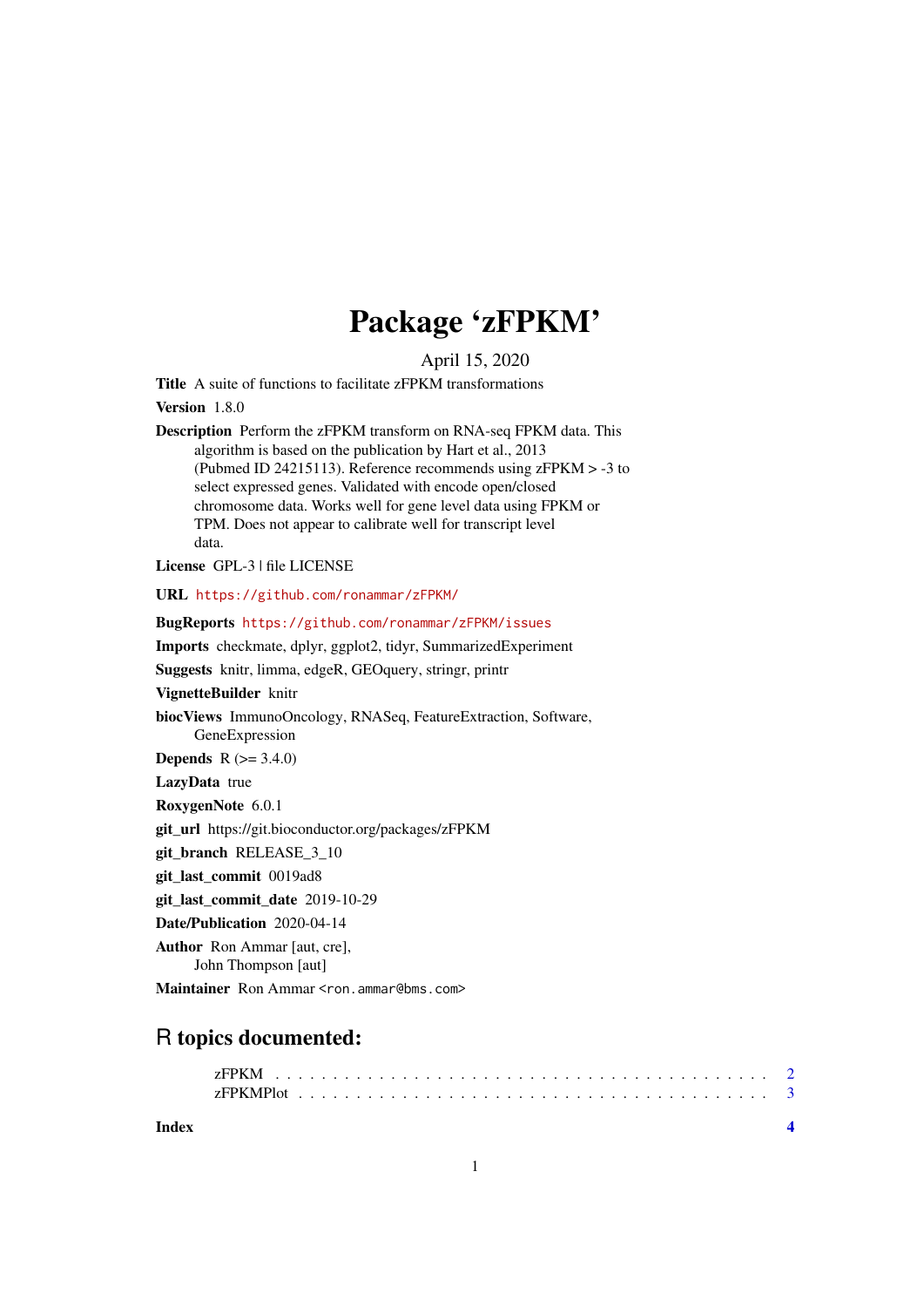#### <span id="page-1-0"></span>Description

Perform the zFPKM transform on RNA-seq FPKM data. This algorithm is based on the publication by Hart et al., 2013 (Pubmed ID 24215113). Reference recommends using zFPKM > -3 to select expressed genes. Validated with encode open/closed promoter chromatin structure epigenetic data on six of the ENCODE cell lines. Works well for gene level data using FPKM or TPM. Does not appear to calibrate well for transcript level data.

#### Usage

zFPKM(fpkmDF, assayName = "fpkm")

#### Arguments

| fpkmDF    | A Summarized Experiment or data frame containing raw FPKM (or TPM) val-<br>ues. Each row corresponds to a gene/transcript and each column corresponds to<br>a sample. NOTE: these are NOT $log_2 2$ transformed. Also, the rownames are<br>gene/transcript names and NOT included as a separate column |
|-----------|--------------------------------------------------------------------------------------------------------------------------------------------------------------------------------------------------------------------------------------------------------------------------------------------------------|
| assayName | When input is a Summarized Experiment, names the specific assay. Typically<br>one of "fpkm" or "tpm" $\left[$ default = "fpkm" $\right]$                                                                                                                                                               |

#### Value

zFPKM data frame

#### Author(s)

Ron Ammar, <ron.ammar@bms.com>

#### References

<http://www.ncbi.nlm.nih.gov/pubmed/24215113>

#### Examples

```
library(dplyr)
gse94802 <- "ftp://ftp.ncbi.nlm.nih.gov/geo/series/GSE94nnn/GSE94802/suppl/GSE94802_Minkina_etal_normalized
temp <- tempfile()
download.file(gse94802, temp)
fpkm <- read.csv(gzfile(temp), row.names=1)
MyFPKMdf <- select(fpkm, -MGI_Symbol)
```
zfpkm <- zFPKM(MyFPKMdf)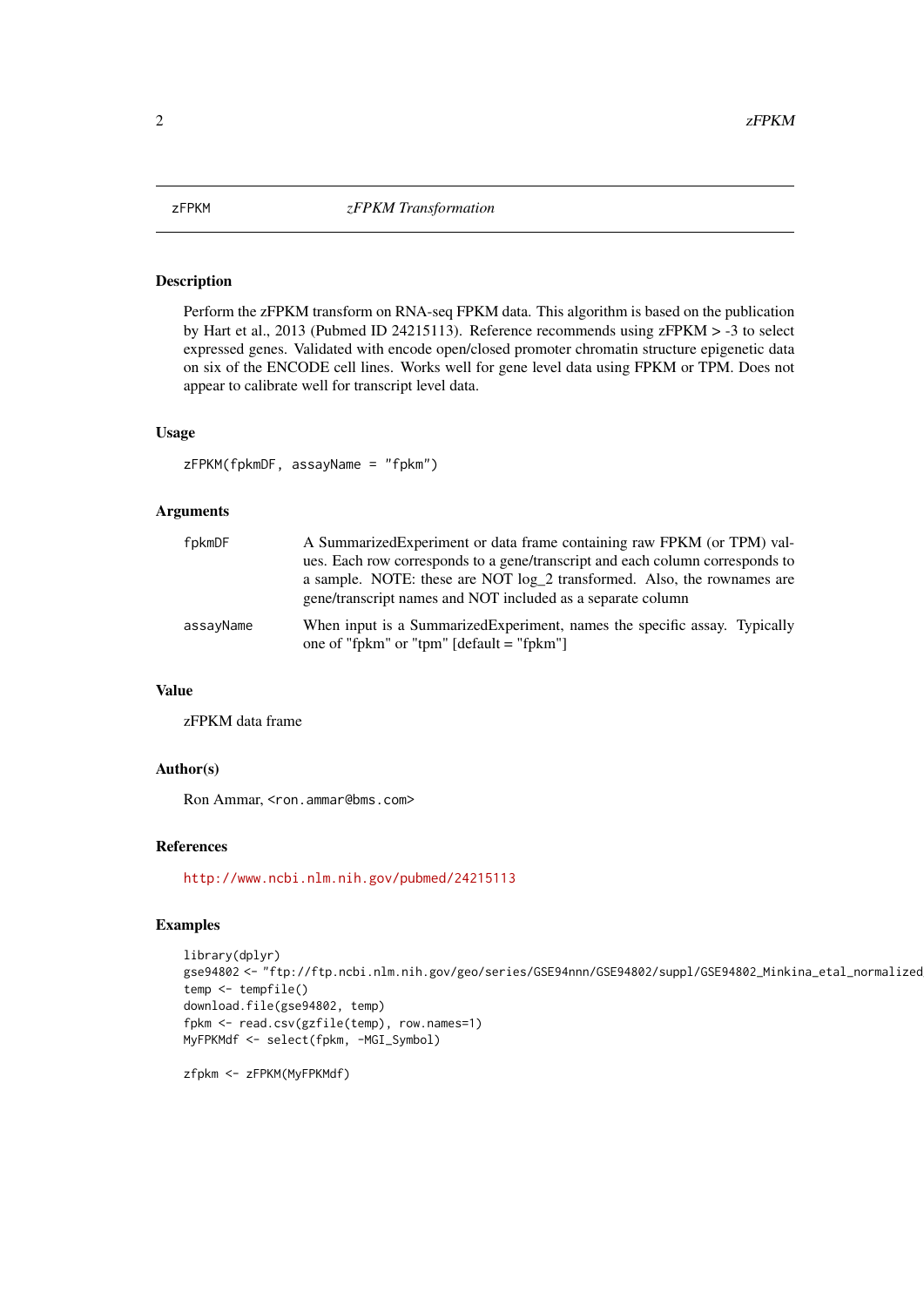#### <span id="page-2-0"></span>Description

Perform the zFPKM transform on RNA-seq FPKM data. This algorithm is based on the publication by Hart et al., 2013 (Pubmed ID 24215113). Reference recommends using zFPKM > -3 to select expressed genes. Validated with encode open/closed promoter chromatin structure epigenetic data on six of the ENCODE cell lines. Works well for gene level data using FPKM or TPM. Does not appear to calibrate well for transcript level data.

#### Usage

```
zFPKMPlot(fpkmDF, assayName = "fpkm", FacetTitles = FALSE,
 PlotXfloor = -20
```
#### Arguments

| fpkmDF      | A SummarizedExperiment or data frame containing raw FPKM (or TPM) val-<br>ues. Each row corresponds to a gene/transcript and each column corresponds to<br>a sample. NOTE: these are NOT log_2 transformed. Also, the rownames are<br>gene/transcript names and NOT included as a separate column |
|-------------|---------------------------------------------------------------------------------------------------------------------------------------------------------------------------------------------------------------------------------------------------------------------------------------------------|
| assayName   | When input is a Summarized Experiment, names the specific assay. Typically<br>one of "fpkm" or "tpm" $\left[$ default = "fpkm" $\right]$                                                                                                                                                          |
| FacetTitles | use to label each facet with the sample name $[default = FALSE]$                                                                                                                                                                                                                                  |
| PlotXfloor  | Lower limit for X axis ( $log2$ FPKM units) [default = -20] set to NULL to disable                                                                                                                                                                                                                |

#### Value

Displays plots of zFPKM distributions

#### Author(s)

Ron Ammar, <ron.ammar@bms.com>

#### References

<http://www.ncbi.nlm.nih.gov/pubmed/24215113>

#### Examples

```
library(dplyr)
gse94802 <- "ftp://ftp.ncbi.nlm.nih.gov/geo/series/GSE94nnn/GSE94802/suppl/GSE94802_Minkina_etal_normalized
temp <- tempfile()
download.file(gse94802, temp)
fpkm <- read.csv(gzfile(temp), row.names=1)
MyFPKMdf <- select(fpkm, -MGI_Symbol)
```
zFPKMPlot(MyFPKMdf)